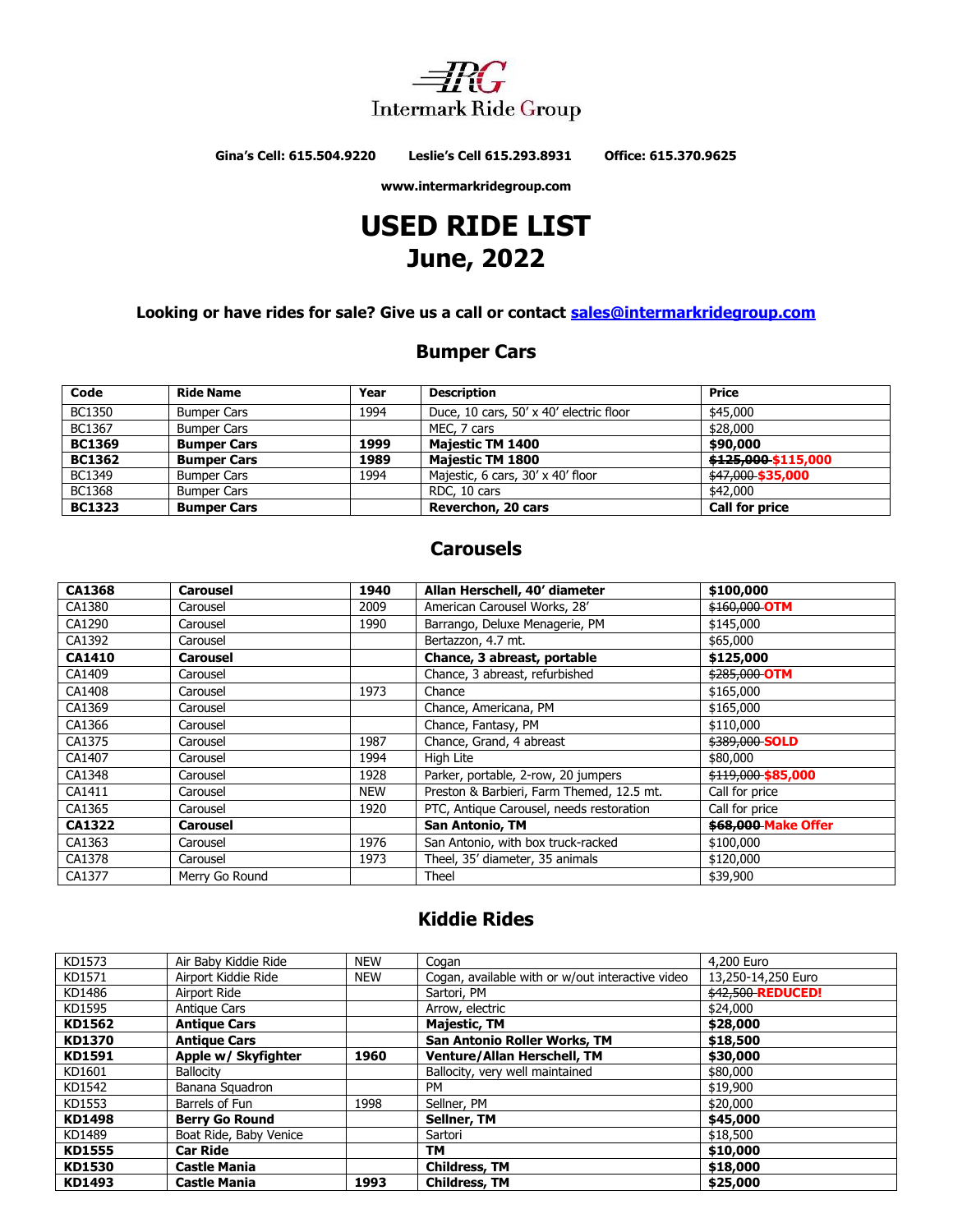| KD1407                  | <b>Castle Mania</b>                      | 1994         |                                            | \$11,000              |
|-------------------------|------------------------------------------|--------------|--------------------------------------------|-----------------------|
| KD1499                  | Convoy                                   | 1990         | Zamperla, PM, needs work                   | \$11,000              |
| KD1594                  | Crazy Corn                               | 1997         | Advantage Rides, PM                        | \$25,000 OTM          |
| KD1488                  | Convoy                                   | 2002         | Clarks Children Rides, TM                  | \$55,000              |
| KD1565                  | <b>Dizzy Dragon</b>                      |              | TМ                                         | \$62,500 \$60,000     |
| KD1431                  | <b>Dizzy Dragon</b>                      | 2000         | Sellner, Ground mount w/ trailer           | \$47,000              |
| KD1436                  | Drag Cars                                | 1992         | Supercar, 6 cars                           | \$35,000              |
| KD1392                  | <b>Dragon Ride</b>                       |              | <b>TM</b>                                  | \$28,500              |
| KD1487                  | Drum Circus                              |              | PM                                         | \$34,500 REDUCED!     |
| KD1593                  | <b>Dumbo</b>                             | 2016         | Kolmax Plus, TM                            | \$180,000             |
|                         |                                          |              |                                            |                       |
| KD1372<br>KD1546        | <b>Elephant Ride</b>                     | 1968         | Zamperla, TM                               | \$18,500              |
|                         | <b>Flying Saucer</b>                     |              | <b>San Antonio, TM</b>                     | \$10,000              |
| KD1494                  | <b>Flying Saucer</b>                     |              | San Antonio, TM, saucers and helicopters   | \$25,000              |
| KD1598                  | <b>Granny Bugs</b>                       | 1986         | Venture/Hi Lite Rides, TM                  | \$18,000              |
| <b>KD1448</b>           | <b>Granny Bugs</b>                       |              | Venture, TM, with trailer                  | \$17,000              |
| <b>KD1418</b>           | <b>Hampton Boat Ride</b>                 | 1974         | No top                                     | \$15,000              |
| KD1605                  | <b>Hampton Combo</b>                     | 1989         | <b>Hampton, TM</b>                         | \$20,000              |
| <b>KD1554</b>           | <b>Hampton Combo</b>                     |              | Hampton, TM                                | \$45,000              |
| KD1504                  | Hampton Dino                             |              | <b>Ground Mount</b>                        | \$18,500              |
| KD1455                  | <b>Hampton Jeeps</b>                     |              | Hampton, TM, w/ Sartori Jeeps              | \$40,000              |
| KD1456                  | <b>Hampton Combo</b>                     |              | Hampton, TM                                | \$35,000              |
| KD1369                  | <b>Hampton Combo</b>                     |              | <b>Hampton, TM</b>                         | \$45,000              |
| KD1592                  | <b>Hampton Dune Buggies</b>              | 1981         | Hampton, TM                                | \$15,000              |
| KD1505                  | Hampton Motorcycle                       |              | <b>Ground Mount</b>                        | \$18,500              |
| KD1371                  | <b>Hampton Motorcycle</b>                |              | Hampton, TM                                | \$18,500              |
| KD1484                  | <b>Hampton Rally Racer</b>               |              | Hampton, TM                                | \$55,000              |
| <b>KD1607</b>           | <b>Helicopter</b>                        | 1994         | Zamperla, TM                               | \$20,000              |
| KD1588                  | Helicopter                               |              | Allan Herschell, GM                        | \$12,500              |
| KD1577                  | Helicopter                               |              | Zamperla                                   | \$32,000              |
| KD1556                  | <b>Helicopter</b>                        |              | Allan Herschell, TM                        | \$28,500              |
| KD1526                  | <b>Helicopter</b>                        |              | Allan Herschell, TM                        | \$25,000              |
| <b>KD1457</b>           | <b>Helicopter</b>                        |              | <b>Allan Herschell, TM</b>                 | \$18,500              |
| KD1524                  | <b>Jalopy Junction</b>                   |              | Sellner, TM                                | \$45,000              |
| KD1465                  | Kiddie Boats                             |              | Mangels                                    | Call for price        |
| KD1464                  | <b>Kiddie Cars</b>                       |              | <b>King</b>                                | <b>Call for price</b> |
|                         |                                          |              |                                            |                       |
|                         |                                          |              |                                            |                       |
| KD1547                  | Ladybug                                  | 1981         | Eyerly, TM                                 | \$15,000              |
| KD1477                  | Ladybug                                  |              | <b>TM</b>                                  | \$9,500               |
| KD1561                  | Luv Bug                                  | 1997         | <b>Debron, TM</b>                          | \$28,000              |
| KD1544                  | Mini Himalaya                            | 1991         | Advantage Rides, PM                        | \$15,000              |
| KD1536                  | Mini Himalaya                            | 1994         | Designs Int'l, PM, new control box         | \$59,000 \$30,000     |
| KD1476                  | Mini Jet, Dino                           |              | <b>TM</b>                                  | \$32,500              |
| KD1490                  | Mini Jet                                 |              | Ground mount                               | \$17,500              |
| KD1463                  | Mini Jet                                 | 1996         | Zamperla, TM, Helicopters                  | \$28,500              |
| KD1576                  | Mini Whip                                |              | PM                                         | \$12,000              |
| KD1548                  | Playport                                 |              | TМ                                         | \$15,000              |
| KD1606                  | <b>Pumpkin Spin Ride</b>                 | 1999         | Sellner, TM, 4 cars                        | \$30,000              |
| <b>KD1589</b>           | <b>Quad Runners</b>                      | 2008         | Dalton, TM                                 | \$57,000              |
| KD1596                  | <b>Quadzilla</b>                         | 1993         | <b>Majestic, TM</b>                        | \$100,000             |
| KD1603                  | <b>Red Baron</b>                         | 1971         | <b>TM</b>                                  | \$60,000              |
| KD1670                  | Red Baron                                |              | Zamperla, GM, trailer available separately | \$35,000              |
| KD1491                  | <b>Red Baron</b>                         |              | Zamperla, TM                               | \$35,000              |
| KD1429                  | <b>Red Baron</b>                         | 1957         | <b>TM</b>                                  | \$25,000              |
| KD1590                  | Red Baron Vehicles Only                  |              | Chance, vehicles only                      | \$12,500              |
| KD1574                  | Rocket Kiddie Ride                       | <b>NEW</b>   | Cogan                                      | 16,400 Euro           |
| KD1550                  | Scrambler, Kiddie                        |              | Eli, TM                                    | \$16,500              |
| <b>KD1528</b>           | <b>Ships Ahoy</b>                        | 2010         | Larson, TM                                 | \$75,000              |
| KD1461                  | <b>Squadron (Planes)</b>                 | 2000         | Wisdom, TM                                 | \$115,000 \$80,000    |
| KD1441                  | Star Dancer, Kid's                       | 1998         | Larson, PM                                 | \$85,000 \$55,000     |
| KD15781                 | Super Base Ride                          |              | Sartori                                    | \$14,500              |
|                         | <b>Super Jet</b>                         |              |                                            |                       |
| KD1527                  |                                          |              | Sartori, LED lights                        | \$45,000              |
| KD1500                  | <b>Swings</b>                            | 2013         | <b>Fiberglass Intl, TM</b>                 | \$40,000              |
| KD1529                  | <b>Truck Adventure</b>                   |              | SBF, TM                                    | \$30,000              |
| KD1602                  | Tubs of Fun                              |              | PM                                         | \$12,000              |
| KD1575                  | Tuned Car Kiddie Ride                    | <b>NEW</b>   | Cogan                                      | 8,600 Euro            |
| KD1572                  | Unicorn Castle Kiddie Ride               | <b>NEW</b>   | Cogan                                      | 7,250 Euro            |
| <b>KD1608</b><br>KD1597 | <b>Wave Runner</b><br><b>Wiggle Wurm</b> | 1997<br>2011 | Hampton, TM<br>Wisdom, TM                  | \$15,000<br>\$75,000  |

### **Dark Rides & Fun Houses**

| <b>DH1289</b> | <b>Dark Ride</b> | 1985 | Pilz,<br>TM, Ghost Ship theme | <b>Call for price</b> |
|---------------|------------------|------|-------------------------------|-----------------------|
| <b>DH1271</b> | <b>Dark Ride</b> |      | 1 level, seats 12<br>TM.      | 165,000 Euro          |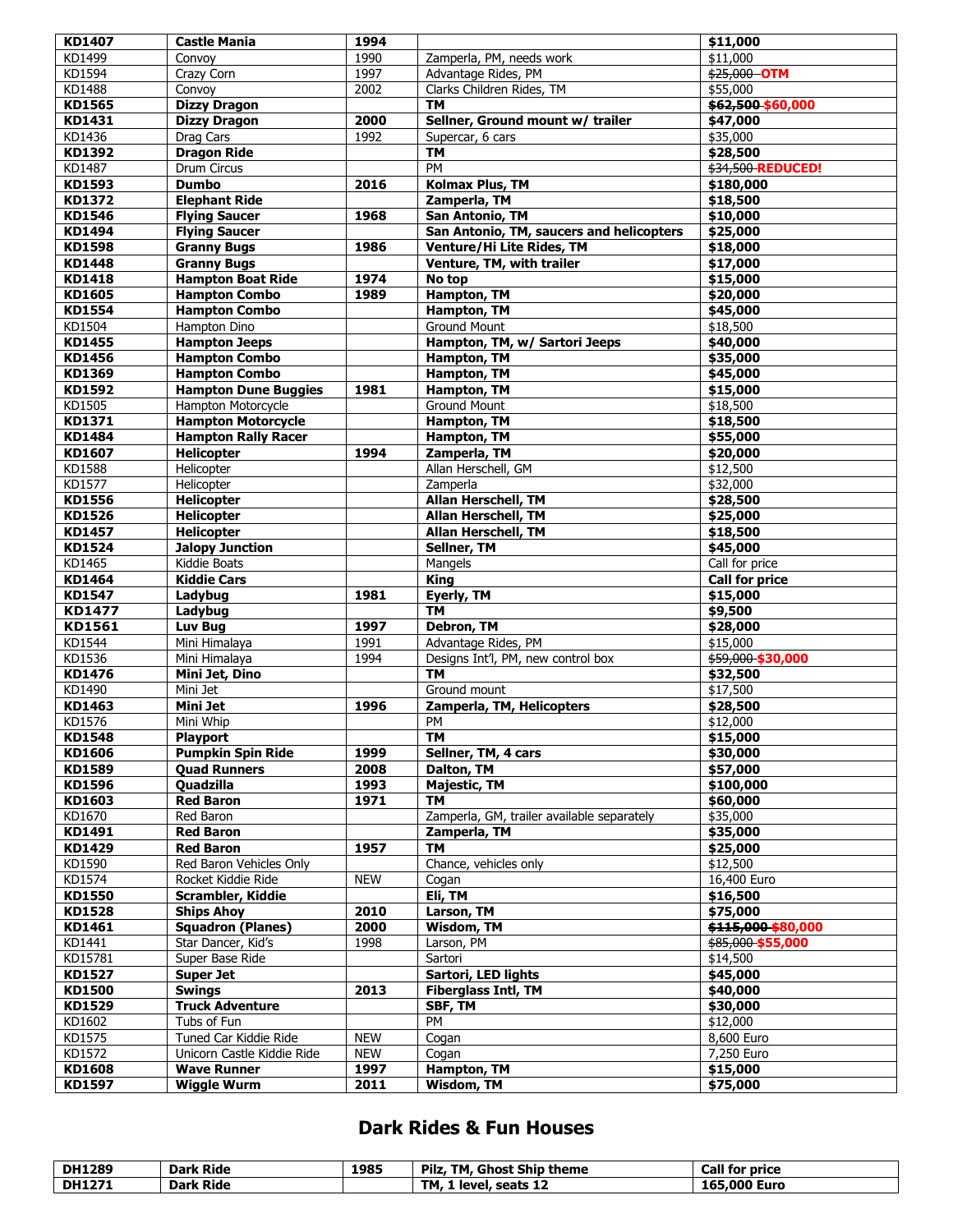| <b>DH1266</b> | <b>Dark Ride</b>              | 1979       | Mack, TM, 10 trailers, TUV              | <b>Call for price</b> |
|---------------|-------------------------------|------------|-----------------------------------------|-----------------------|
| <b>DH1295</b> | <b>Fun House</b>              | 1997       | Lagasse, TM                             | \$30,000 SOLD         |
| <b>DH1290</b> | <b>Fun House</b>              |            | TМ                                      | \$10,000              |
| <b>DH1267</b> | <b>Fun House</b>              | 1990       | Marchal, TM, 2 levels                   | <b>Call for price</b> |
| <b>DH1250</b> | <b>Fun House</b>              |            | <b>TM, Mirrors</b>                      | \$15,000              |
| <b>DH1259</b> | <b>Fun House</b>              |            | <b>Funni Frite, Firehouse Theme, TM</b> | \$32,500              |
| <b>DH1292</b> | <b>Fun House, Compact</b>     | <b>NEW</b> | Gosetto, 2 story, TM                    | As low as \$400,000   |
| <b>DH1275</b> | <b>Ghost Train</b>            |            | TΜ                                      | <b>Call for price</b> |
| <b>DH1280</b> | <b>Glass House</b>            | 1999       | <b>Funtech, TM</b>                      | \$32,500              |
| <b>DH1256</b> | <b>Glass House</b>            |            | Zachinni, TM                            | \$28,000              |
| <b>DH1258</b> | <b>Mardi Gras Glass House</b> |            | Owen, TM                                | \$140,000             |
| <b>DH1291</b> | <b>Mirror Maze</b>            | 1994       | Owens, TM                               | \$145,000             |
| <b>DH1293</b> | <b>Mirror Maze, Compact</b>   | <b>NEW</b> | Gosetto, 2 story, TM                    | As low as \$390,000   |
| <b>DH1294</b> | <b>Raiders</b>                | 1991       | <b>Wisdom</b>                           | \$75,000              |
| <b>DH1286</b> | <b>Raiders</b>                | 1992       | Wisdom, TM                              | \$65,000              |
| <b>DH1287</b> | <b>Rainbow Rock</b>           | 2004       | Sellner, TM, refurbished                | \$95,000              |

# **Major-Family Rides**

| MJ1749 | Ali Baba                  | 1997       | <b>ARM UK, TM</b>                 | \$345,000             |
|--------|---------------------------|------------|-----------------------------------|-----------------------|
| MJ1637 | Ali Baba/1001 Nachts      |            | ARM, TM                           | \$300,000 \$275,000   |
| MJ1687 | Agua Course               | 2012       | Whitewater West, PM               | \$95,000              |
| MJ1520 | <b>Bumper Boats</b>       |            | <b>J&amp;J</b> , battery operated | <b>Call for price</b> |
| MJ1669 | <b>Bungee Trampoline</b>  | 2014       | EuroBungy                         | \$7,000               |
| MJ1691 | <b>Catch N Air</b>        | 2006       | <b>Majestic, TM</b>               | \$250,000             |
| MJ1635 | <b>Cliff Hanger</b>       |            | Dartron, TM                       | \$250,000             |
| MJ1671 | <b>Crazy Dance</b>        | 1994       | Fabbri, TM                        | <b>Call for price</b> |
| MJ1672 | <b>Crazy Dance</b>        | 1991       | Fabbri, TM                        | <b>Call for price</b> |
| MJ1663 | <b>Crazy Plane</b>        |            | Zamperla, TM                      | \$60,000              |
| MJ1488 | Crazy Plane               |            | Zamperla, PM                      | \$95,000              |
| MJ1739 | <b>Crazy Sub</b>          |            | Zamperla, PM                      | \$65,000              |
| MJ1656 | <b>Demo Derby</b>         |            | Zamperla, TM                      | 120,000 Euro          |
| MJ1738 | Disk <sup>'O</sup>        |            | Zamperla, PM                      | \$275,000             |
| MJ1589 | Disk'O                    | 2005       | Zamperla, TM                      | \$290,000             |
| M1548  | Disk'O                    |            | Zamperla, TM                      | \$265,000 \$235,000   |
| MJ1693 | <b>Drop N Twist Tower</b> | 2016       | SBF, TM, 10 mt.                   | \$250,000 \$230,000   |
| MJ1709 | Enterprise                | 1976       | <b>Huss</b>                       | \$160,000             |
| MJ1569 | <b>Enterprise</b>         | 1075       | Huss, TM                          | <b>Call for price</b> |
| MJ1560 | <b>Enterprise</b>         |            | Schwarzkopf, TM                   | <b>Call for price</b> |
| MJ1476 | <b>Fire Chief</b>         | 2002       | Zamperla, TM                      | \$95,000              |
| SP1367 | Fireball / Super Loop     |            | Larson, TM                        | \$400,000             |
| MJ1556 | <b>Flume</b>              | 1989       | SDC, TM, 7 trailers               | <b>Call for price</b> |
| MJ1500 | Flume Ride                |            | Reverchon, Semi Portable          | 500,000 EURO          |
| MJ1726 | Fly-O-Plane               |            | Eyerly                            | \$36,500              |
| MJ1489 | <b>Gee Wizz</b>           | 1993       | <b>Wisdom</b>                     | \$130,000             |
| MJ1703 | <b>Gravitron/Starship</b> | 1997       | <b>Wisdom, TM</b>                 | \$190,000             |
| MJ1540 | Gravitron                 |            | Wisdom, TM, LED lights            | <b>Call for price</b> |
| MJ1715 | Gyroscope                 | 2018       | Amusements Int'l                  | \$30,000 obo          |
| MJ1716 | Himalaya                  |            | <b>Venture, TM</b>                | \$35,000              |
| MJ1638 | Himalaya                  | 2000       | Wisdom, 1-trailer                 | <b>Call for price</b> |
| MJ1674 | Himalaya                  | 1996       | Wisdom, PM, needs work            | \$30,000              |
| MJ1594 | Himalaya, Family          |            | Wisdom, PM                        | \$60,000              |
| MJ1641 | Himalaya                  |            | <b>Venture, TM</b>                | \$30,000              |
| MJ1615 | Himalaya                  | 1991       | <b>Wisdom, TM, 2 trailers</b>     | \$195,000             |
| MJ1675 | <b>Hurricane</b>          | 1976       | TM, stored indoors                | \$100,000             |
| MJ1628 | <b>Hurricane</b>          |            | <b>TM</b>                         | \$115,000             |
| MJ1519 | Landslide                 | 2000       | Wisdom, TM, 75'                   | \$145,000 \$100,000   |
| MJ1722 | <b>Lolly Swing</b>        |            | Zamperla, TM                      | \$90.000              |
| MJ1736 | Loop-O-Plane              | 1968       | Eyerly, TM, refurbished           | \$55,000              |
| MJ1720 | Loop-O-Plane              |            | Eyerly, TM                        | \$45,000              |
| MJ1689 | <b>Magic</b>              | 1989       | Huss, TM                          | <b>Call for price</b> |
| MJ1651 | <b>Matterhorn</b>         | 2000       | <b>Barbieri, TM</b>               | 185,000 Euro          |
| MJ1558 | <b>Miami</b>              | <b>NEW</b> | <b>LED lights</b>                 | <b>Call for price</b> |
| MJ1554 | Miami                     | 1996       | Keith Emmett, TM, 18 seats        | <b>Call for price</b> |
| MJ1682 | <b>Mind Blaster</b>       | 2008       | EOS, TM, 10 seats                 | \$70,000              |
| MJ1655 | Musik Express             | 1968       | Mack, no trailer, no music        | 100,000 Euro          |
| MJ1562 | <b>Musik Express</b>      | 1978       | Mack, TM, TUV                     | <b>Call for price</b> |
| MJ1711 | <b>Octopus</b>            | 1990       | Eyerly, TM                        | \$38,500              |
| MJ1668 | <b>Parade Floats</b>      | <b>NEW</b> | 14 or 23 capacity                 | \$23,000-\$32,000     |
| MJ1751 | <b>Pharoah's Fury</b>     | 2000       | <b>Chance, TM</b>                 | \$275,000-SOLD        |
| MJ1728 | <b>Pirate Ship</b>        | 1994       | Fabbri, TM                        | \$125,000             |
| MJ1710 | <b>Rainbow</b>            | 1987       | Huss, TM                          | \$119,000             |
|        |                           |            |                                   |                       |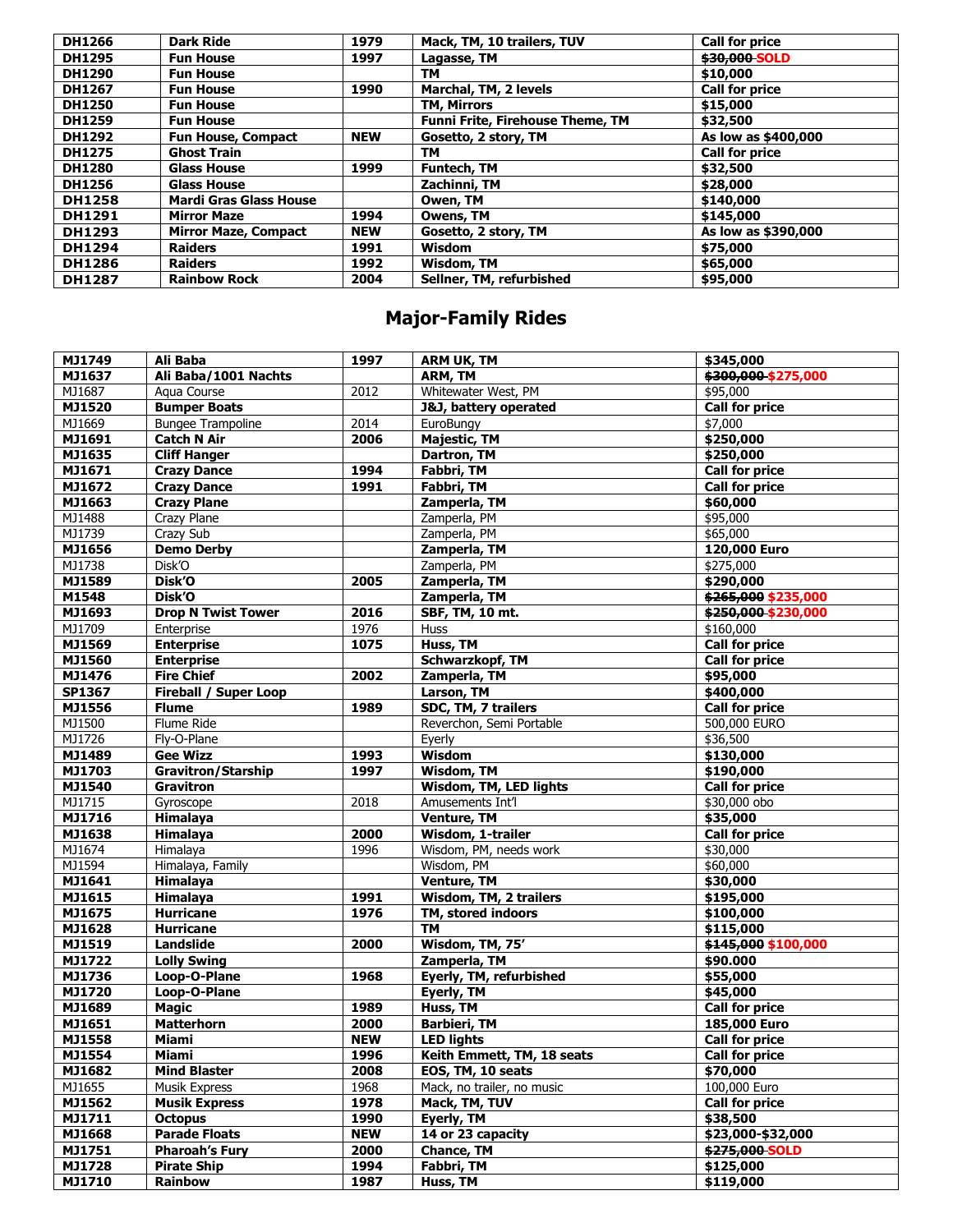| MJ1724 | <b>Rock Star</b>       | 2012       | ARM, TM                                      | \$620,000                      |
|--------|------------------------|------------|----------------------------------------------|--------------------------------|
| MJ1752 | <b>Rockin Tug</b>      | 2003       | Zamperla, TM, motor & brush needs refurb     | \$60,000                       |
| MJ1740 | <b>Rockin Tug</b>      |            | Zamperla, TM                                 | \$165,000                      |
| MJ1702 | <b>Rockin Tug</b>      |            | Zamperla, TM                                 | <b>Call for price</b>          |
| MJ1534 | Rockwall               | 2003       | Spectrum Sports, TM                          | \$35,000                       |
| MJ1676 | Ropes Course           | 2011       | Ropes Courses, Inc., 19 elements, 4 inclines | \$95,000                       |
| MJ1521 | Rotor                  |            | <b>TM</b>                                    | <b>\$95,000Make offer!</b>     |
| MJ1750 | <b>Scrambler</b>       | 1995       | Eli, TM                                      | \$75,000                       |
| MJ1459 | <b>Scrambler</b>       |            | Eli Bridge, TM                               | \$45,000                       |
| MJ1707 | Sea Dragon             |            | <b>Chance, TM</b>                            | \$85,000 Make Offer            |
| MJ1705 | Sea Dragon             | 1981       | <b>Chance, TM</b>                            | \$145,000                      |
| MJ1616 | Sea Dragon             |            | <b>Chance, TM</b>                            | \$195,000                      |
| MJ1527 | Sea Storm              | 1979       | <b>TM</b>                                    | <b>Call for price</b>          |
| Mj1708 | Sidewinder             | 2008       | Moser, PM                                    | \$320,000                      |
| MJ1673 | <b>Sizzler</b>         | 1977       | Wisdom, TM, remanufactured 2018              | \$110,000                      |
| MJ1634 | Sizzler, Super         | 2016       | Wisdom, TM                                   | \$310,000                      |
| MJ1613 | Sizzler, Super         | 1997       | <b>Wisdom, TM</b>                            | \$70,000                       |
| MJ1342 | Sizzler, Super         |            |                                              | \$142,000                      |
| MJ1688 | <b>Sky Diver</b>       |            | <b>Chance, TM</b>                            | \$57,500 \$52,500              |
| MJ1660 | <b>Sky Master</b>      | 1993       | <b>ARM UK, TM</b>                            | \$190,000                      |
| MJ1746 | <b>Slide</b>           | 1994       |                                              | \$25,000                       |
|        |                        |            | Dartron, TM,                                 |                                |
| MJ1729 | <b>Slide</b>           | 1992       | Fredriksen, TM, 110'                         | \$35,000                       |
| MJ1719 | <b>Slide</b>           |            | Kilinski, TM                                 | \$35,000                       |
| MJ1741 | Space Bubbles          | 2010       | Moser, PM, 24 seats                          | 210,000 Euro                   |
| MJ1725 | <b>Spider</b>          | 2017       | TM                                           | \$395,000                      |
| MJ1704 | Spider                 | 1973       | Eyerly, PM                                   | \$85,000                       |
| MJ1491 | <b>Spider</b>          | 1969       | Eyerly, TM                                   | \$30,000                       |
| MJ1528 | <b>Spider</b>          |            | Eyerly, TM                                   | \$60,000                       |
| MJ1467 | <b>Spider</b>          | 1974       | Eyerly, factory trailer                      | \$75,000                       |
| MJ1723 | Spring Ride, Rotating  | <b>NEW</b> | Moser, 10 mt., 12 seats                      | Call for price                 |
| MJ1753 | Spring Ride            | 2005       | Moser, 15 mt., 5+5 seats                     | \$85,000                       |
| MJ1742 | Spring Ride            |            | Moser, 8 mt, 5+5 seats                       | 25,000 Euro                    |
| MJ1744 | Spring Ride            | 2006       | Moser, 15 mt., 5+5 seats                     | 162,000 Euro                   |
| MJ1745 | Spring Ride            | 2001       | Moser, PM, 8.5 mt., 10 seats                 | 139,000 Euro                   |
| MJ1743 | <b>Spring Ride</b>     | 2004       | Moser, TM, 7.2 mt., 4+6+4 seats              | 25,000 Euro                    |
| MJ1730 | <b>Spring Ride</b>     | 2001-05    | Moser, TM, 5+5 seats                         | \$75,000                       |
| MJ1701 | <b>Spring Ride</b>     | 2004       | Moser, TM                                    | \$85,000                       |
| MJ1492 | <b>Spring Ride</b>     | 2002       | Moser, TM, 5+5                               | \$65,000                       |
| MJ1712 | <b>Startrooper</b>     | 1995       | <b>Dartron, TM</b>                           | \$85,000                       |
| MJ1727 | <b>Storm</b>           | 2001       | Wisdom, TM                                   | \$245,000                      |
| MJ1694 | <b>Storm</b>           | 2006       | <b>Wisdom, TM</b>                            | \$275,000                      |
| MJ1713 | <b>Swinger</b>         | 1976       | <b>Grover Watkins, TM</b>                    | \$25,000                       |
| MJ1652 | Tea Cups               |            | Technical Park, 9 cars seat up to 5          | 35,000 Euro                    |
| MJ1607 | <b>Techno Jump</b>     | 2003       | Sartori, TM                                  | <b>Call for price</b>          |
| MJ1714 | <b>Tilt A Whirl</b>    | 2003       | Sellner, TM                                  | \$46,500                       |
| MJ1455 | <b>Tilt A Whirl</b>    |            | Sellner, Ground Mount, 28' pup trailer       | $\sqrt{$45,000}$               |
| MJ1383 | <b>Tilt A Whirl</b>    |            | Sellner, TM                                  | \$40,000                       |
| MJ1721 | Tornado                |            | Wisdom, TM, refurbished                      | \$180,000                      |
| MJ1683 | <b>Tornado</b>         | 1998       | Wisdom, TM                                   | \$80,000                       |
| MJ1629 | <b>Traffic Jam</b>     | 2006       | SBF, TM                                      | \$120,000                      |
| MJ1686 | <b>Wave Swinger</b>    | 1977       | Zierer, TM, LEDs                             | \$400,000                      |
| MJ1642 | Whirlwind              |            | Wisdom, TM, new scenery, new lights          | \$100,000                      |
| MJ1748 | Wipeout                | 1990       | <b>Chance, TM</b>                            | \$75,000                       |
| MJ1735 | Wipeout                |            | <b>Chance, TM</b>                            | \$40,000                       |
| MJ1698 | Wipeout                | 1992       | <b>Chance, TM</b>                            | \$75,000                       |
| MJ1657 | YoYo                   | 1979       | Chance, TM, rebuilt in 2009                  | \$120,000                      |
| MJ1614 | YoYo                   | 1974       | Chance, TM, LED                              | <b>Call for price</b>          |
| MJ1581 | YoYo                   | 1977       | <b>Chance, TM</b>                            | \$95,000                       |
| MJ1747 | <b>Zipper</b>          | 1993       | Chance, TM, LEDs                             | \$80,000                       |
| MJ1706 |                        | 1999       |                                              |                                |
| MJ1496 | <b>Zipper</b><br>Zumer | 1975       | <b>Chance, TM</b><br><b>Chance, TM</b>       | \$180,000<br>\$70,000 \$60,000 |
|        |                        |            |                                              |                                |

# **Miscellaneous**

| <b>MS1434</b> | <b>Cotton Candy Trailer</b> | 2000 | <b>Fully equipped</b>           | \$95,000 \$85,000 |
|---------------|-----------------------------|------|---------------------------------|-------------------|
| <b>MS1409</b> | <b>Cotton Candy Trailer</b> | 1991 | <b>Shantz</b>                   | \$34,500          |
| <b>MS1386</b> | Game, Shooting              |      | 18' Otterbacher Trailer, 6 guns | \$12,000          |
| <b>MS1388</b> | <b>Game, Derby</b>          |      | $5th$ wheel w/ living quarters  | \$120,000         |
| <b>MS1389</b> | <b>Game, Derby</b>          |      |                                 | \$30,000          |
| <b>MS1435</b> | <b>Generator</b>            |      | <b>50kW</b>                     | Call              |
| <b>MS1436</b> | Generator                   |      | 320 <sub>k</sub> W              | Call              |
| MS1395        | Highway 66 Bowling          |      | Qubica AMF, 2 lanes             | \$28,500          |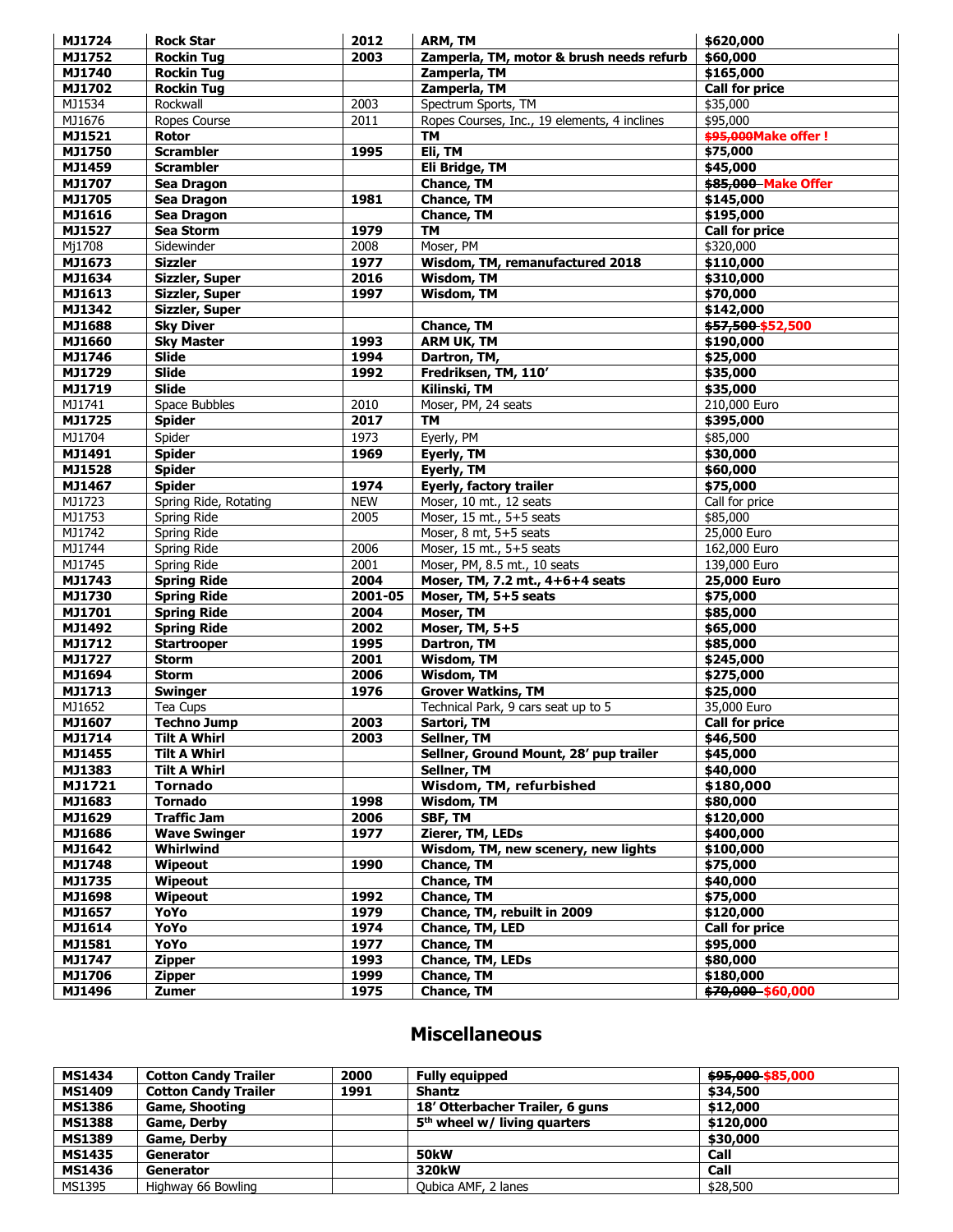| MS1360        | Lazer Maze                   |            | Lazer Mazer                                  | \$20,000           |
|---------------|------------------------------|------------|----------------------------------------------|--------------------|
| MS1420        | Laser Tag System             |            | LaZer Runner, 30 guns                        | \$25,000           |
| MS1421        | Mini Golf                    | 2014       | Cost of Wisconsin, 18 holes                  | Call for price     |
| MS1432        | Newell Bus with Trailer      | 2005.2017  | Newell, 1 1/2 baths, 4 slides                | \$295,000          |
| <b>MS1429</b> | <b>Office/School Trailer</b> |            |                                              | \$15,000           |
| MS1408        | Playground Equipment, Indoor |            | LeFunland, 5 pieces                          | \$13,500           |
| MS1431        | Roller Coaster Components    | 2017       | Motor, Hydraulic System for Vekoma Corkscrew | \$41,000           |
| <b>MS1410</b> | <b>Shooting Gallery</b>      | 2017       | <b>Zombie Themed, TM</b>                     | \$80,000           |
| MS1422        | Show Office                  | 1989       | Owens                                        | \$55,000           |
| MS1419        | Simulator                    |            | MaxFlight, electric                          | \$28,000           |
| <b>MS1418</b> | <b>Ticket Box/Office</b>     | 1998       | Uni-Glide, TM                                | \$20,500           |
| MS1427        | Tractor, themed w/ horses    |            |                                              | Call for price     |
| MS1433        | Truck, Mini                  | <b>NEW</b> | Hybrid vehicles great for maintenance depts. | \$9,990 - \$12,490 |
| MS1417        | Water Filled Test Dummies    | <b>NEW</b> | Fit most ride vehicles                       | \$275 each         |
| MS1426        | Water Slides                 |            | 2 Water Slides                               | Call for price     |
| MS1416        | Zipline/Water Slide Towers   | 1993/2009  | WhiteWater/Ropes Courses Inc.                | \$97,000           |

### **Roller Coasters**

| <b>RC1197</b> | <b>Apple Coaster</b>          | 2004        | <b>SBF TM, 2 trailers</b>                | \$165,000             |
|---------------|-------------------------------|-------------|------------------------------------------|-----------------------|
| RC1411        | Boomerang                     | 1991        | Vekoma, PM                               | \$1,885,000           |
| RC1417        | Cloud Coaster                 | <b>NEW</b>  | <b>Extreme Engineering</b>               | Call                  |
| <b>RC1348</b> | <b>Cobra Coaster</b>          | 2005        | Wisdom, TM                               | \$250,000             |
| <b>RC1369</b> | <b>Double Loop Coaster</b>    | 1979        | Schwarzkopf, Semi Portable, refurb. 2009 | <b>Call for price</b> |
| <b>RC1349</b> | <b>Dragon Coaster</b>         |             | Zamperla, TM                             | \$110,000             |
| <b>RC1412</b> | <b>Dragon Wagon</b>           | 1997        | Wisdom, TM                               | \$75,000              |
| <b>RC1387</b> | <b>Dragon Wagon</b>           |             | Wisdom, TM                               | \$32,500              |
| <b>RC1374</b> | <b>Dragon Wagon</b>           |             | Wisdom, TM                               | \$75,000              |
| <b>RC1302</b> | <b>Dragon Wagon</b>           | 1994        | Wisdom, TM                               | \$75,000 \$60,000     |
| <b>RC1421</b> | <b>Flitzer</b>                | 1972        | Zierer, TM                               | \$140,000             |
| RC1376        | Go Gator                      |             | Wisdom, PM                               | \$35,000              |
| <b>RC1372</b> | <b>Go Gator</b>               | 1984        | Wisdom, TM                               | \$35,000              |
| <b>RC1307</b> | <b>Go Gator</b>               | 1983        | Wisdom, TM                               | \$40,000              |
| <b>RC1370</b> | <b>Looping Star Coaster</b>   | 1980        | Schwarzkopf, Semi Portable               | <b>Call for price</b> |
| RC1400        | Miler Coaster                 | 1957        | Miler, good condition                    | \$22,000 \$18,000     |
| <b>RC1396</b> | <b>Miler Coaster</b>          |             | Miler, TM                                | \$25,000              |
| <b>RC1381</b> | <b>Miner Mike Coaster</b>     |             | Wisdom, TM                               | \$35,000              |
| RC1367        | Miner Mike Coaster            |             | <b>PM</b>                                | \$60,000              |
| <b>RC1368</b> | <b>Mini Racer Coaster</b>     | 2006        | Interpark, TM                            | <b>Call for price</b> |
| <b>RC1389</b> | <b>Orient Express Coaster</b> | <b>1998</b> | Wisdom, TM, with spiral                  | <b>REDUCED - Call</b> |
| <b>RC1342</b> | <b>Roller Coaster</b>         |             | Pinfari, RC70                            | <b>Call for price</b> |
| <b>RC1378</b> | <b>Spinning Coaster</b>       | 2000        | <b>Barbisan, TM</b>                      | <b>Call for price</b> |
| <b>RC1416</b> | Sooper Jet                    | 1989        | Wisdom, TM                               | \$20,000              |
| <b>RC1414</b> | Sooper Jet                    | 1980        | Wisdom, TM                               | \$32,500              |
| <b>RC1338</b> | <b>Super Jet</b>              |             | <b>Wisdom, fair condition, TM</b>        | \$38,000              |
| <b>RC1413</b> | <b>Wacky Worm</b>             |             | Fajume, TM                               | \$220,000             |
| <b>RC1379</b> | <b>Wacky Worm</b>             | 2014        | Fajume, TM                               | \$240,000 \$160,000   |
| RC1418        | <b>Wild Mouse</b>             | 2001        | L&T, PM                                  | \$285,000             |
| <b>RC1408</b> | Wildcat                       |             | Schwartzkopf, TM, 7 trailers             | <b>Call for price</b> |
| <b>RC1334</b> | Windstorm                     |             | SDC, portable, complete refurb 2010      | \$900,000             |
| RC1340        | Z64                           | 1970's      | Pinfari, PM, magnetic brakes             | \$225,000 \$195,000   |

# **Spectaculars**

| SP1390        | <b>Air Maxx</b>         | 2016       | Guernier, TM, 2 trailers                | <b>Call for price</b> |
|---------------|-------------------------|------------|-----------------------------------------|-----------------------|
| <b>SP1378</b> | <b>Booster</b>          |            | Fabbri, TM                              | <b>Call for price</b> |
| SP1395        | Combo Saddle/Drop Tower | 2017       | Soaring Eagle, PM                       | Call for price        |
| <b>SP1347</b> | <b>Double Ranger</b>    | 1989       | Fabbri, TM                              | <b>Call for price</b> |
| SP1400        | Drop Tower              | 2016       | Ride Engineers Switzerland, PM          |                       |
| SP1362        | <b>Drop Tower</b>       | 2003       | Fabbri, TM, 40 mt., refurbished         | <b>Call for price</b> |
| SP1376        | Double Shot             |            | S&S, 107'                               | \$425,000             |
| SP1326        | Double Shot             |            |                                         | Call for price        |
| SP1364        | <b>Experience</b>       | 2000       | <b>KMG, TM</b>                          | 345,000 Euro          |
| SP1350        | Experience              | 2006       | KMG, PM                                 | Call for price        |
| SP1381        | <b>Extreme</b>          | 2013       | Confolding, TM, has KMG license for USA | \$410,000             |
| <b>SP1357</b> | <b>Extreme</b>          | 2006       | TM                                      | \$160,000             |
| SP1367        | Fire Ball / Super Loop  | 2001       | Larson, TM, new Denny's LEDs            | \$400,000             |
| SP1319        | <b>Flipper</b>          |            | Huss, TM                                | <b>OTM</b>            |
| <b>SP1338</b> | <b>Flipper</b>          | 1988       | Huss, TM                                | <b>Call for price</b> |
| <b>SP1373</b> | <b>Hard Rock</b>        | 1998       | Fabbri, TM                              | \$320,000             |
| SP1386        | Hoppla                  | <b>NEW</b> | Moser, PM                               | Call for price        |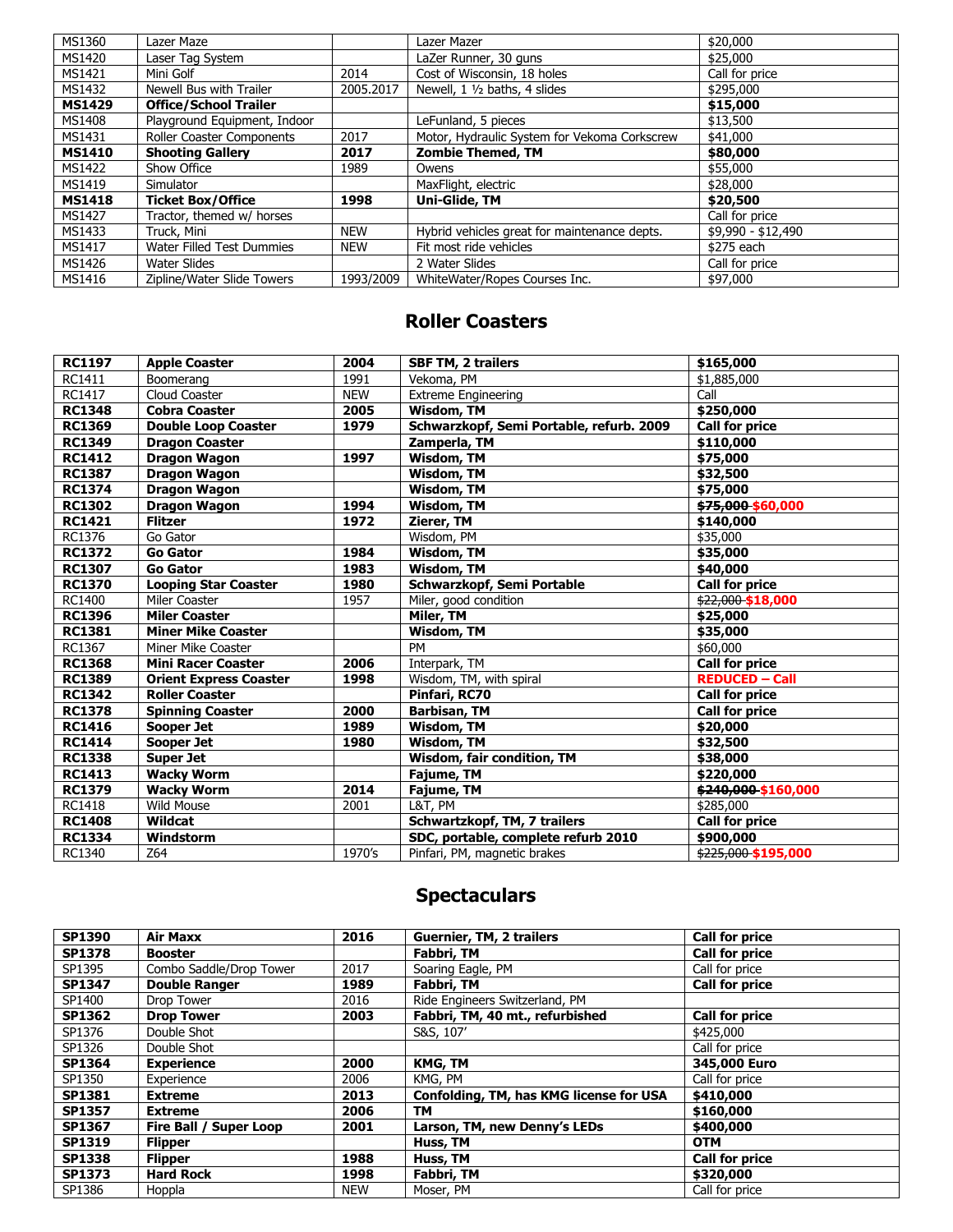| <b>SP1349</b> | <b>Inferno</b>               | 1996 | Mondial, TM, TUV                             | <b>Call for price</b>      |
|---------------|------------------------------|------|----------------------------------------------|----------------------------|
| SP1396        | <b>Maverick</b>              | 2004 | Moser, TM                                    | \$295,000                  |
| <b>SP1334</b> | <b>Maxxx</b>                 | 2008 | <b>Technical Park, TM</b>                    | <b>Call for price</b>      |
| SP1403        | <b>Nitro</b>                 |      | Zamperla, TM                                 | \$325,000                  |
| <b>SP1402</b> | <b>Power Surge</b>           |      | Zamperla, TM                                 | \$225,000                  |
| <b>SP1384</b> | <b>Rocket</b>                |      | <b>Funtime</b>                               | <b>Call for price SOLD</b> |
| SP1382        | Screamin Swing               | 2008 | S&S, PM, Denny's LEDs, 4 seats               | \$400,000                  |
| SP1371        | <b>Shocker</b>               |      | Zamperla, TM                                 | <b>Call for price</b>      |
| SP1392        | Skycoaster                   | 2004 | Skycoaster, 180' height                      | Call for price             |
| SP1379        | Skycoaster                   |      | 100' height dual monopole                    | \$150,000                  |
| <b>SP1329</b> | <b>Skycoaster</b>            |      | Skycoaster, refurbished                      | \$175,000                  |
| SP1394        | <b>Skyscraper</b>            | 2000 | <b>Gravity Works, portable</b>               | <b>Call for price</b>      |
| SP1393        | Slingshot                    |      | Funtime, portable                            | <b>Call for price</b>      |
| SP1391        | <b>Space Roller</b>          | 1997 | <b>Mondial, TM</b>                           | <b>Call for price</b>      |
| <b>SP1404</b> | <b>Speed</b>                 | 2004 | KMG, TM                                      | \$375,000                  |
| <b>SP1385</b> | <b>Speed</b>                 |      | KMG, TM                                      | <b>Call for price</b>      |
| <b>SP1380</b> | Spin Out                     | 1999 | Tivoli, TM                                   | \$225,000                  |
| <b>SP1343</b> | <b>Street Fighter</b>        |      | <b>Technical Park, TM</b>                    | <b>Call for price</b>      |
| <b>SP1333</b> | <b>Street Fighter</b>        | 2010 | <b>Technical Park, TM</b>                    | <b>Call for price</b>      |
| SP1367        | <b>Super Loop / Fireball</b> |      | Larson, TM                                   | \$400,000                  |
| SP1383        | Super Shot Tower             | 2008 | ARM                                          | \$325,000                  |
| SP1351        | <b>Top Spin</b>              | 1994 | Huss, TM, refurbished                        | <b>Call for price</b>      |
| <b>SP1348</b> | <b>Top Spin</b>              | 1996 | Huss, TM, TUV                                | <b>Call for price</b>      |
| SP1346        | <b>Top Spin</b>              | 1994 | <b>Huss</b>                                  | <b>Call for price</b>      |
| SP1361        | <b>Top Star Tour</b>         |      | Soriani & Moser, TM                          | 595,000 Euro               |
| SP1401        | Tower, Mega Drop             | 2000 | Fabbri, TM, 120' height                      | \$465,000                  |
| SP1400        | Tower, Drop                  | 2016 | Ride Engineers Switzerland, PM, 6pprox 24' h | \$275,000                  |
| <b>SP1387</b> | Turbo 360                    | 2015 | Fabbri, TM                                   | \$520,000                  |
| <b>SP1388</b> | <b>Twin Flip</b>             | 2002 | Moser, TM                                    | Call for incredible price! |

# **Trains, Trams and Trolleys**

| T1422 | Arron Streamliner Train      | 1957       | Arron, 24 gauge tracked train                | \$145,000                |
|-------|------------------------------|------------|----------------------------------------------|--------------------------|
| T1425 | Eco Shuttle - Fish Theme     | <b>NEW</b> | 14 seats $(13 +$ driver)                     | \$27,500                 |
| T1277 | Eco Shuttle                  | <b>NEW</b> | 8-23 seats, open or enclosed                 | Call for pricing         |
| T1412 | El Paso Train                | 1997       | Zamperla                                     | \$18,500                 |
| T1376 | El Paso Train                | 1993       | Zamperla                                     | \$17,000                 |
| T1420 | <b>Havride Trailers</b>      |            | Capacity 40+ each, set of 2                  | \$20,000 (set of 2)      |
| T1352 | Looney Tooter Train          |            | <b>SBF</b>                                   | \$65,000                 |
| T1411 | Old Western Train            |            | Zamperla                                     | \$24,000                 |
| T1408 | Rio Grande Train             | 1990       | Zamperla                                     | \$14,500                 |
| T1384 | Rio Grande Train             |            | Zamperla, needs motors                       | \$18,000                 |
| T1368 | Safari Train                 | 2000       | Falgas, trailer included                     | \$28,500                 |
| T1390 | Space Train                  |            | Kiddie Rides USA                             | \$11,000                 |
| T1431 | <b>Tracked Train</b>         | 2006       | Transportation Designs & Solutions, 12 gauge | \$40,000                 |
| T1416 | <b>Tracked Train</b>         | 2015       | Swannee River Railroad, seats 48             | Call for price           |
| T1402 | <b>Tracked Train</b>         |            | Rondina                                      | \$18,000                 |
| T1377 | <b>Tracked Train</b>         |            | Tschu Tschu                                  | 75,000 Euro              |
| T1427 | <b>Trackless Train</b>       | 2005       | Diesel engine, 3 cars                        | \$30,000                 |
| T1395 | <b>Trackless Train</b>       | 2013       | Certified Value, Inc./Kid Steam              | \$18,500                 |
| T1389 | <b>Trackless Train</b>       | 2010       | Bella Tori                                   | \$29,500                 |
| T1387 | <b>Trackless Train</b>       | <b>NEW</b> | TOA-T125, 2-28 seat coaches                  | \$85,000                 |
| T1388 | <b>Trackless Train</b>       | <b>NEW</b> | TOA-T130, custom seating configurations      | Call for pricing         |
| T1378 | <b>Trackless Train</b>       |            | Tschu Tschu                                  | 275,000 Euro             |
| T1424 | <b>Trackless Train</b>       | 2017       | Wattman Mini Express                         | $\frac{1}{1}40,000$ SOLD |
| T1423 | <b>Trackless Train</b>       | 2017       | Wattman Mini Express                         | \$40,000 SOLD            |
| T1406 | <b>Trackless Train</b>       | 2013       | Wattman                                      | \$42,500                 |
| T1399 | <b>Trackless Train</b>       |            | Wattman                                      | \$32,000                 |
| T1400 | <b>Trackless Train</b>       |            | Wattman                                      | \$33,500                 |
| T1401 | <b>Trackless Train</b>       |            | Wattman                                      | \$33,500                 |
| T1346 | <b>Trackless Train</b>       | 2011       | Wattman                                      | \$45,000                 |
| T1394 | Trolley, Mini Electric       | <b>NEW</b> | Specialty Vehicles, seats 22 + driver        | \$75,000                 |
| T1409 | Wattman Mini Express Caboose |            | Wattman, Standard Caboose only               | \$5,000                  |

# **Wheels**

| <b>WH1297</b> | <b>Balloon Wheel</b> |         | Sartori, TM                   | \$125,000      |
|---------------|----------------------|---------|-------------------------------|----------------|
| <b>WH1276</b> | <b>Balloon Wheel</b> | 1998    | Sartori, TM                   | \$235.000      |
| <b>WH1281</b> | <b>Balloon Wheel</b> | 2014/15 | Zamperla, TM                  | \$200,000      |
| WH1293        | Balloon Wheel        |         | Sartori, PM                   | \$42,500       |
| <b>WH1302</b> | <b>Century Wheel</b> | 1994    | <b>Chance, TM, LED lights</b> | \$390,000 SOLD |